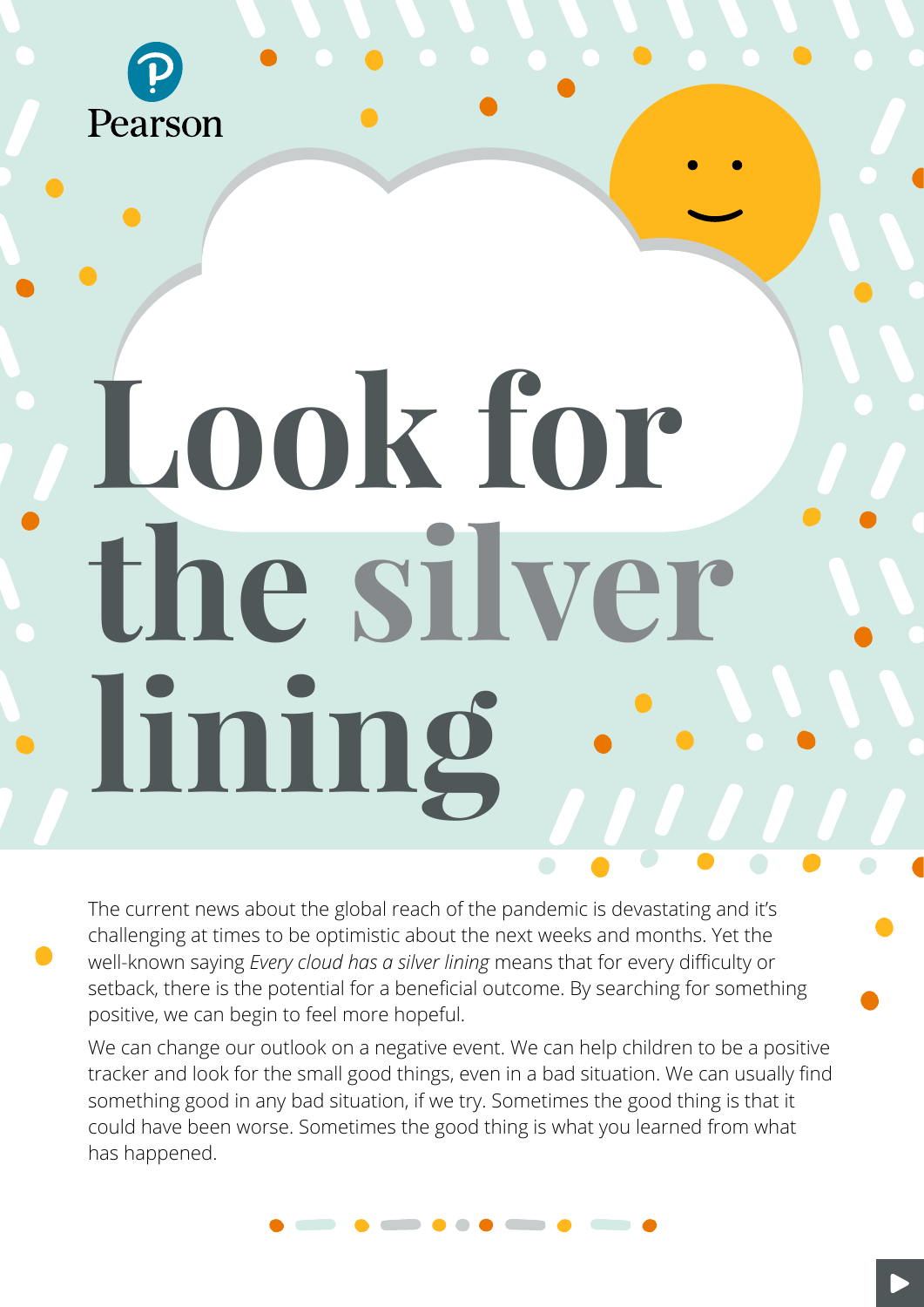# O

### Activities

# Find 3 good things about lockdown

Naming three positive things helps to shift children into a more positive state of mind. For example, during lockdown they have more time to watch a movie, read, spend time with different family members and play games. The key thing is to focus on the everyday small good things in a challenging situation.

# WWW: What Went Well: track the small good things in your day

Making a daily habit of naming 'three good things that happened for you today' helps to boost positive emotions. It can be any small thing like watching a funny video, enjoying a delicious breakfast, talking with a friend on the phone, playing a board game with another family member or kicking a ball. If a child can't think of anything, ask them some prompting questions, such as what did you laugh about? What did you enjoy doing today? Getting them into a daily habit of doing this before bedtime can help children sleep well.

# Positive tracking journal

Each child can keep a journal where they record one or two positive moments/ incidents/activities that occur in their family (or in their class) each day. At the end of the week, they can share these with all family (or class) members.

# On-the-spot positive tracking

Whenever possible, use situations that occur in the home or classroom to keep children practising positive tracking (or seeing the 'silver lining'). For example, if they fell over and scraped their knee, but at least they didn't break a bone; They can't visit their friend, but they can talk to each other on the phone.

# Positive tracking game

Children play in twos - it's possible to play via a video call. Each child draws a picture with ten objects. They toss a coin to decide who goes first. Then, without showing their picture to their partner, one person instructs their partner to draw the same picture by giving only positive instructions and feedback as to where the items are located in the picture. They can say, "Draw the trunk of a tree on the right side of the picture. Now add three branches". They can only give positive feedback like "Good listening", or "Great, you drew three branches", etc. They can't say things like "No, the tree is all wrong". A twist to the game could be a third person counting the number of positive versus negative comments. Note how difficult it is to keep being positive when people are not following instructions.